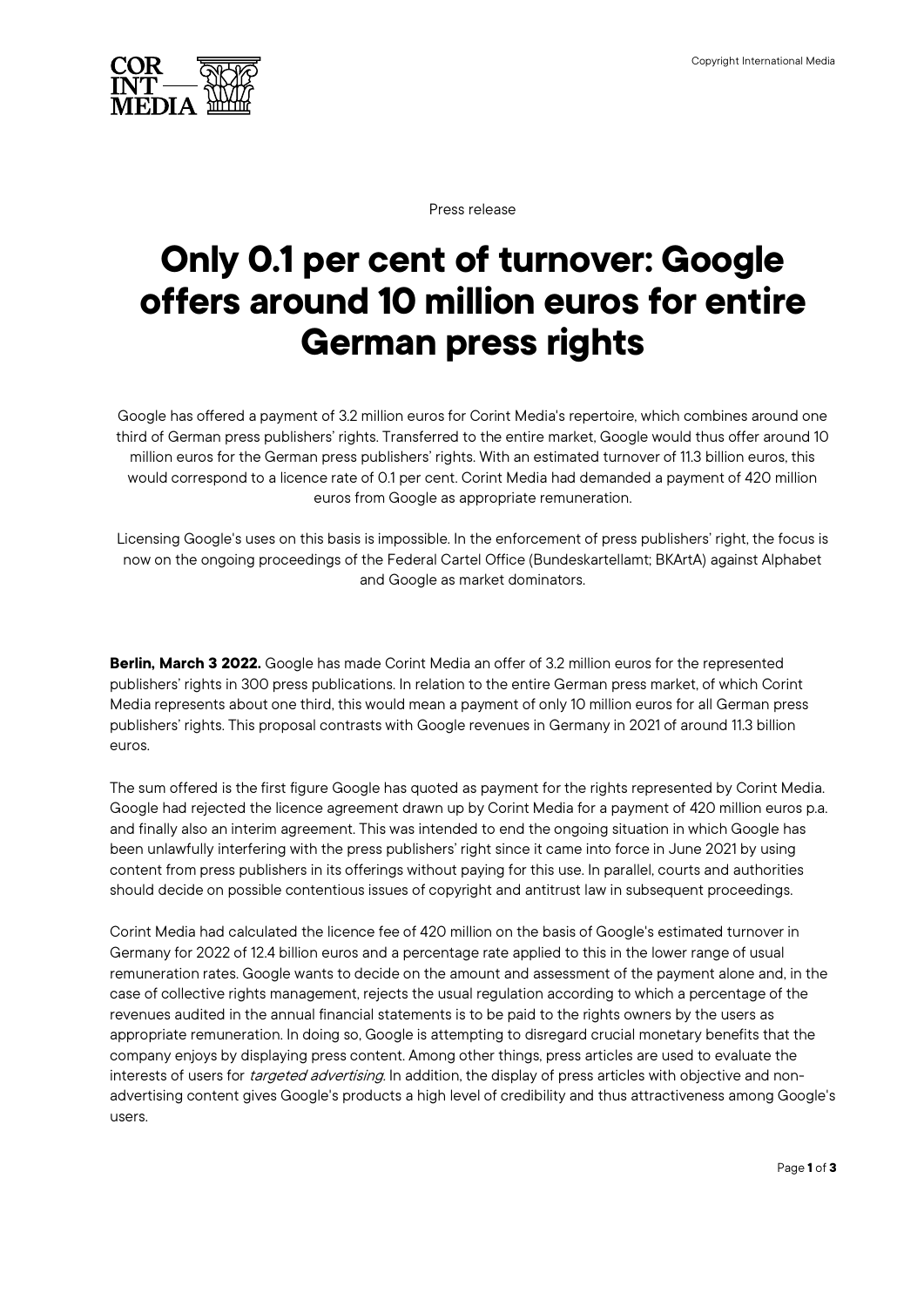The Bundeskartellamt is currently investigating, among other things, the Google News Showcase product, which strongly affects the enforcement of press publishers' right. The President of the Bundeskartellamt, Andreas Mundt, commented: "Parallel to the proceedings on Google News Showcase, we are keeping a close eye on the negotiations on the remuneration of press publishers' rights." The Office had already announced in a preliminary communication that it wasinvestigating Showcase with regard to a self-preference of Google or a disadvantage of competing offers of third parties. A deadline by which market participants could assess Google's proposals to remedy these concerns expired on 8 February 2022. A decision by the Bundeskartellamt could reorder the market for press licences and partially redress the imbalance between hundreds of national press publishers and the global market dominator Google. European and national legislators had created the legal basis for this market so that publishers could at least partially mitigate the losses caused by the disruption of the advertising market, among others. Google's abuse of its market power will decisively damage this licensing market. As a major digital distribution channel, Google is currently setting prices for press rights without contradiction and exerting further pressure through poorer representation of those press publications not willing to cooperate with Google. This strategy is also been shown with the current offer to Corint Media.

**Christoph Schwennicke and Markus Runde, Managing Directors of Corint Media:**"Google's counteroffer of 3.2 million euros is a slap in the face for the press in Germany. After Google alone has "taken over" around 40 percent of the advertising revenues of German publishers, it is now offering a payment in the per mille range for the use of press publishers' rights. Google has a total turnover of 11.3 billion euros in Germany in 2021 – also thanks to the display of press publications. In view of these figures, Google does not seem to be interested in a settlement with Corint Media publishers. This means that the competent authorities and courts are now called upon to turn this market, which has been disrupted by dominance, from its head to its feet. Legislators will also have to review how to deal with global corporations that want to do business in a reliable framework, but for whom, on the other hand, the rules of law are clearly not supposed to apply."

## **About Corint Media**

Corint Media, based in Berlin, is a European company in the private media industry. It represents the copyrights and neighbouring rights of almost all German and several international private television and radio stations as well as numerous press publishers.

The media companies represented by Corint Media include TV stations such as Sat.1, ProSieben, RTL, WELT, SPORT1, CNBC, Eurosport, VOX and CNN, radio stations such as ANTENNE BAYERN, radio ffn, Klassik Radio, Radio Hamburg, Hit Radio-FFH, RADIO PSR, R.SH, RPR1 and RTL RADIO, as well as press publishers such as Axel Springer, Verlagsgesellschaft Madsack, Mediengruppe Pressedruck, Aschendorff Mediengruppe, Rheinische Post Mediengruppe, sh:z Schleswig-Holsteinischer Zeitungsverlag and Badischer Verlag.

Corint Media is one of 13 collecting societies authorised in Germany and is under the supervision of the German Patent and Trade Mark Office (DPMA).

**Corint Media GmbH** Lennéstr. 5, 10785 Berlin [www.corint-media.com](http://www.corint-media.com/) Phone: +49 (0)30 206 200 0 Fax: +49 (0)30 206 200 33

**Contact** Bernd Delventhal, Head of Communication press@corint-media.com